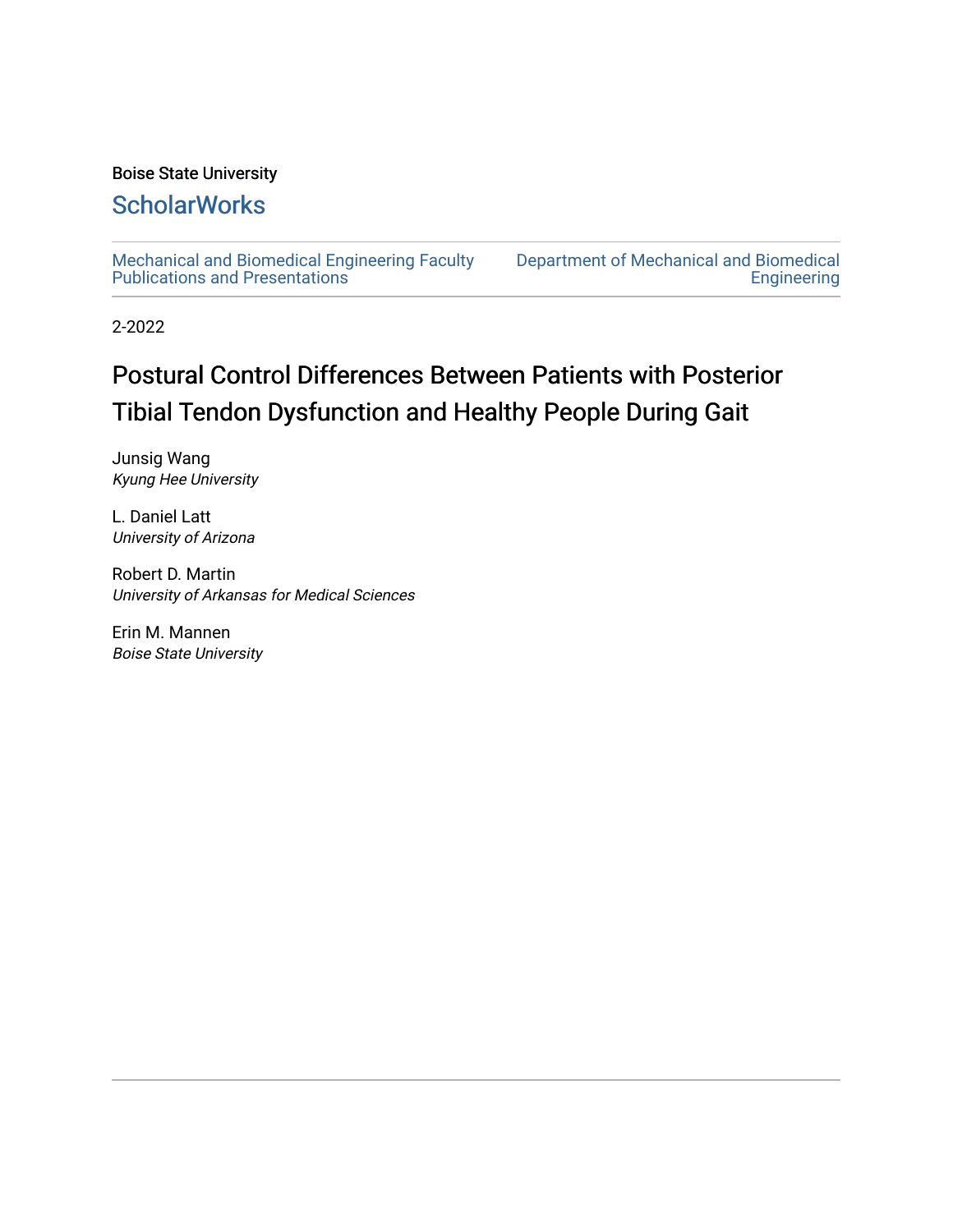



## *Article* **Postural Control Differences between Patients with Posterior Tibial Tendon Dysfunction and Healthy People during Gait**

**Junsig Wang 1,2,\* [,](https://orcid.org/0000-0002-7025-1812) L. Daniel Latt <sup>3</sup> [,](https://orcid.org/0000-0002-9925-3440) Robert D. Martin <sup>2</sup> and Erin M. Mannen 2,4**

- <sup>1</sup> Department of Sports Medicine, Kyung Hee University, Yongin-si 17014, Gyeonggi-do, Korea
- <sup>2</sup> Department of Orthopaedic Surgery, University of Arkansas for Medical Science, Little Rock, AR 72205, USA; RDMartin@uams.edu (R.D.M.); erinmannen@boisestate.edu (E.M.M.)
	-
- <sup>3</sup> Department of Orthopaedic Surgery, University of Arizona, Tucson, AZ 85724, USA; dlatt@ortho.arizona.edu<br><sup>4</sup> Machanical and Biamedical Engineering Department, Beise State University Beise, JD 82725, USA <sup>4</sup> Mechanical and Biomedical Engineering Department, Boise State University, Boise, ID 83725, USA
- **\*** Correspondence: Jwang@khu.ac.kr; Tel.: +82-031-203-2762

**Abstract:** Background: Patients with posterior tibial tendon dysfunction (PTTD) may exhibit postural instability during walking likely due to a loss of medial longitudinal arch, abnormal foot alignment, and pain. While many studies have investigated gait alterations in PTTD, there is no understanding of dynamic postural control mechanisms in this population during gait, which will help guide rehabilitation and gait training programs for patients with PTTD. The purpose of the study was to assess dynamic postural control mechanisms in patients with stage II PTTD as compared to age and gender matched healthy controls. Methods: Eleven patients with stage II PTTD (4 males and 7 females; age 59  $\pm$  1 years; height 1.66  $\pm$  0.12 m; mass 84.2  $\pm$  16.0 kg) and ten gender and age matched controls were recruited in this study. Participants were asked to walk along a 10 m walkway. Ten Vicon cameras and four AMTI force platforms were used to collect kinematic and center of pressure (COP) data while participants performed gait. To test differences between PTTD vs. control groups, independent *t*-tests (set at  $\alpha$  < 0.05) were performed. Results: Patients with PTTD had significantly higher double stance ratio (+23%) and anterior-posterior (AP) time to contact (TTC) percentage (+16%) as compared to healthy control. However, PTTD had lower AP COP excursion (−19%), AP COP velocity (−30%), and medial-lateral (ML) COP velocity (−40%) as compared to healthy controls. Mean ML COP trace values for PTTD were significantly decreased (−23%) as compared to controls, indicating COP trace for PTTD tends to be closer to the medial boundary than controls during single-support phase of walking. Conclusion: PTTD patients showed more conservative and cautious postural strategies which may help maintain balance and reduce the need for postural adjustment during PTTD gait. They also showed more medially shifted COP patterns than healthy controls during single-support phase of walking. Dynamic postural control outcomes could be used to develop effective gait training programs aimed at alleviating a medial shift of COP (everted foot) for individuals with PTTD in order to improve their functionality and gait efficiency.

**Keywords:** postural control; PTTD; center of pressure; time-to-boundary; gait

## **1. Introduction**

Posterior tibial tendon dysfunction (PTTD) is a common and debilitating tendinopathy of the posterior tibial tendon and affects 3.3% of women over the age of 40 [\[1\]](#page-8-0). During gait, the posterior tibial tendon plays a crucial role in stabilizing and elevating the medial arch, plantarflexing the ankle, and inverting the foot [\[2\]](#page-8-1). Patients with PTTD likely suffer from gait deficit and decreased ambulatory function due to a loss of the medial longitudinal arch, abnormal foot alignment, and pain [\[3](#page-8-2)[–5\]](#page-8-3). Numerous studies have found differences in multi-segmental foot kinematics between patients with PTTD and healthy controls during gait alterations  $[6-9]$  $[6-9]$ . For example, these studies found that PTTD patients had increased forefoot dorsiflexion, forefoot abduction, hindfoot plantarflexion, and hindfoot



**Citation:** Wang, J.; Latt, L.D.; Martin, R.D.; Mannen, E.M. Postural Control Differences between Patients with Posterior Tibial Tendon Dysfunction and Healthy People during Gait. *Int. J. Environ. Res. Public Health* **2022**, *19*, 1301. [https://doi.org/10.3390/](https://doi.org/10.3390/ijerph19031301) [ijerph19031301](https://doi.org/10.3390/ijerph19031301)

Academic Editor: Padulo Johnny

Received: 30 December 2021 Accepted: 23 January 2022 Published: 24 January 2022

**Publisher's Note:** MDPI stays neutral with regard to jurisdictional claims in published maps and institutional affiliations.



**Copyright:** © 2022 by the authors. Licensee MDPI, Basel, Switzerland. This article is an open access article distributed under the terms and conditions of the Creative Commons Attribution (CC BY) license [\(https://](https://creativecommons.org/licenses/by/4.0/) [creativecommons.org/licenses/by/](https://creativecommons.org/licenses/by/4.0/)  $4.0/$ ).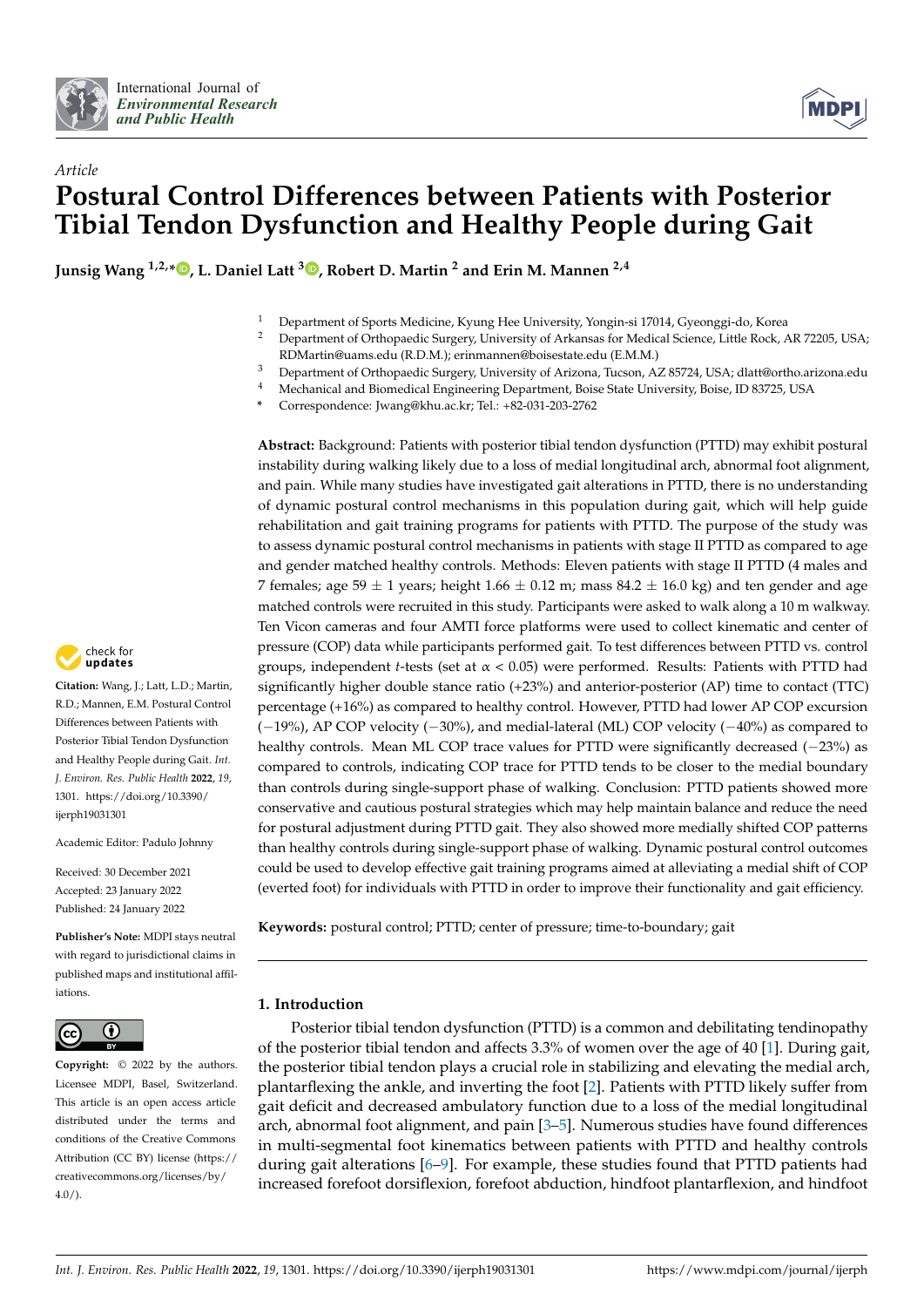eversion. However, differences in postural control mechanisms during gait have not been characterized. An understanding of the dynamic postural control in patients with PTTD could help identify fall-related walking deficits and help evaluate the effectiveness of surgical and non-surgical interventions aimed at improving gait function.

Center of pressure (COP) movements that reflect changes in the center of mass (COM) have been commonly used in the assessment of postural control. Greater COP movement during quiet standing is likely associated with poor balance control and an increased risk of falls. Previously, only one study has investigated postural control in patients with PTTD during single leg standing, suggesting that PTTD patients had a lower success rate of single-leg balance tasks and increased COP excursions compared to healthy controls [\[10\]](#page-8-6). However, it is not known whether the patients with PTTD have altered postural control mechanisms during dynamic tasks such as walking. Therefore, there is a great need to investigate postural control in PTTD patients which can provide valuable insight into gait efficiency and fall risks.

Time-to-contact (TTC), also known as time-to-boundary, has also been used to evaluate postural stability [\[11,](#page-8-7)[12\]](#page-8-8). TTC is the estimated time it takes the COP to reach the boundary of foot [\[12\]](#page-8-8). TTC includes both spatial and temporal (velocity and acceleration) aspects of postural control relative to the base of support [\[11\]](#page-8-7). A modified TTC method has been proposed to assess postural stability during gait since the standard TTC analysis is challenging to apply to dynamic activities. Specifically, the COP must leave the boundary of one foot and shift to the other foot as human body progresses and thus a modification to the standard TTC is required to identify postural demands when individuals have to make postural adjustments in order to maintain balance during walking. While most previous studies on the standard TTC have investigated quiet standing, the modified TTC method allows the evaluation of postural stability during gait. This modified TTC was effective in evaluating postural stability in individuals with anterior cruciate ligament reconstruction during stair negotiation and healthy adults when carrying an asymmetric load during gait [\[13,](#page-8-9)[14\]](#page-8-10). Thus, this novel TTC approach may be of value to investigations of postural control mechanisms for PTTD patients during walking.

Structured classification systems are used when considering the diagnosis and treatment of PTTD. Stage II involves increased tendon length with progressed hindfoot valgus, forefoot abduction, and loss of the medial longitudinal arch [\[15](#page-8-11)[,16\]](#page-8-12). Thus, it is of value to evaluate gait function of stage II PTTD when considering etiology and functionality of PTTD. While previous studies demonstrated frontal plane gait alterations such as increased forefoot abduction and hindfoot eversion for stage II PTTD patients compared to healthy controls, no study has yet investigated dynamic postural control for PTTD during gait. These findings (changes in frontal plane foot kinematics) support the idea that patients with PTTD would have postural control challenges, particularly in medial-lateral (ML) direction.

The purpose of the current study is to assess postural control mechanisms during gait in patients with stage II PTTD as compared to age and gender matched healthy controls. We hypothesized that ML TTC percentage, ML COP excursion, and ML COP velocity would be decreased for PTTD patients as compared to healthy controls during the single-support phase of walking.

### **2. Methods**

### *2.1. Participants*

Participants were recruited from two academic tertiary care ambulatory orthopedic clinics: University of Arkansas for Medical Sciences (UAMS) and University of Arizona (UA) by two foot and ankle specialists (R.D.M. and L.D.L.). Eleven PTTD patients with unilateral stage II PTTD (four patients from UAMS and six patients from UA) agreed to participate in the study (Table [1\)](#page-3-0). Participants were included if they met the following criteria: (1) stage II PTTD, (2) no other lower extremity disorder or surgery, (3) no comorbidities that impact pain and function, (4) a BMI of less than 40 (to exclude "severe obesity") [\[17\]](#page-8-13), and (5) able to walk 10 m unassisted. Each participant completed the informed consent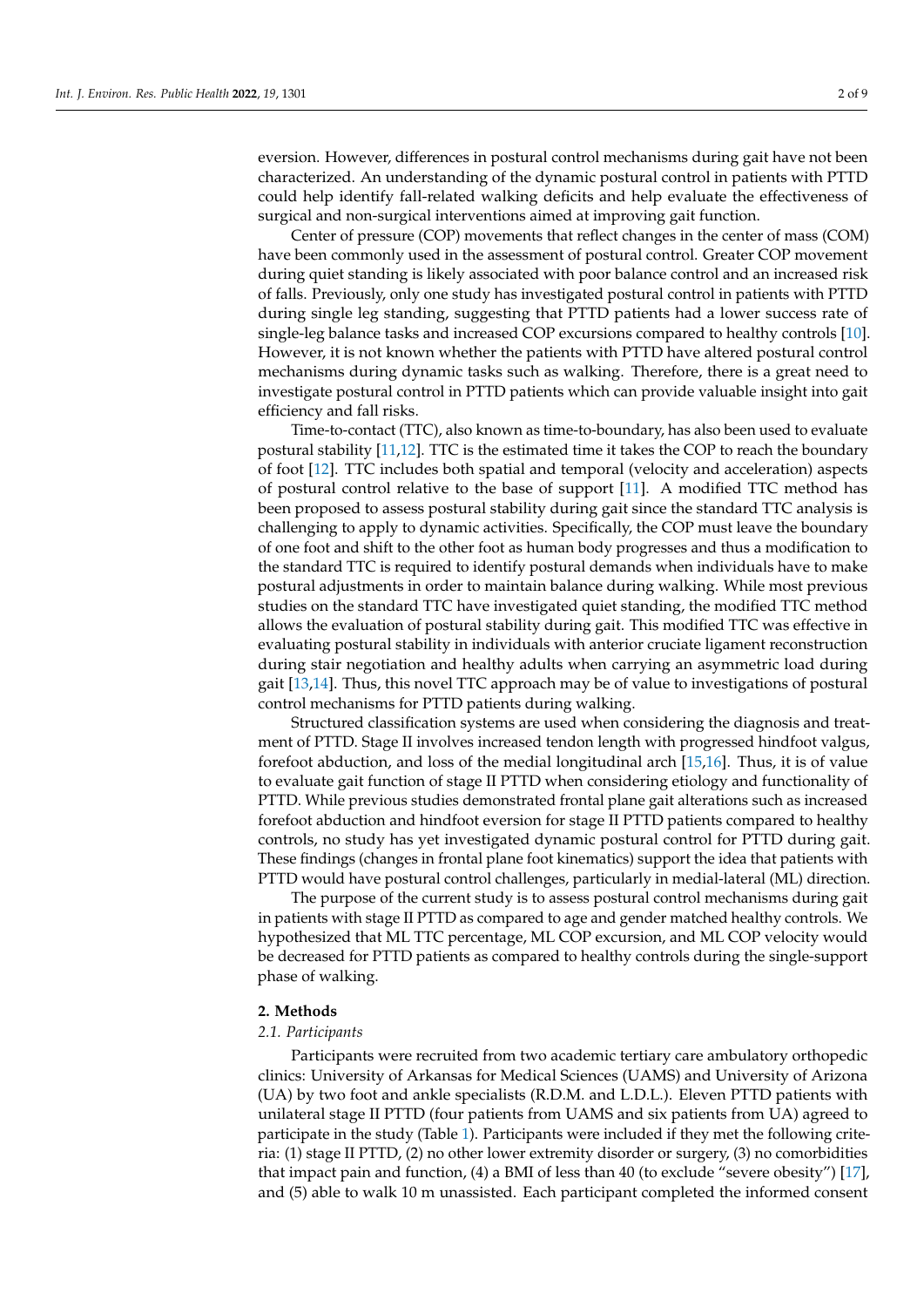process approved by either the UA and UAMS institutional review boards. Eleven ageand gender-matched healthy controls were recruited to compare to the 11 PTTD patients (Table 1). The healthy controls all had a normal foot structure [an](#page-3-0)d hindfoot posture during standing  $[18,19]$  $[18,19]$ .

|                       | <b>PTTD</b><br>$(n = 11)$ | Controls<br>$(n = 11)$ | <i>p</i> Value |
|-----------------------|---------------------------|------------------------|----------------|
| Age (year)            | $59.1 \pm 7.1$            | $55.8 \pm 8.9$         | 0.26           |
| Height (m)            | $1.66 \pm 0.12$           | $1.68 \pm 0.10$        | 0.64           |
| Weight (kg)           | $84.2 \pm 16.0$           | $76.1 + 17.1$          | 0.27           |
| Body mass index       | $30.4 \pm 3.5$            | $26.7 \pm 4.5$         | 0.07           |
| Gait velocity $(m/s)$ | $0.92 \pm 0.20$           | $1.13 \pm 0.11$        | 0.02           |
| Gender $(M/F)$        | 4/7                       | 4/7                    |                |
| Affected side $(L/R)$ | 9/2                       | N.A                    |                |
| $ -$<br>$\cdots$      |                           |                        |                |

<span id="page-3-0"></span>**Table 1.** Participant demographics.

N.A, not available. N.A, not available.

## *2.2. Experimental Procedures 2.2. Experimental Procedures*

Three-dimensional kinematic data were collected using 10 cameras (Vicon, Oxford, UK) op-Three-dimensional kinematic data were collected using 10 cameras (Vicon, Oxford, erated at 100 Hz. Twelve makers were placed on both feet: bilateral great toe, heel, medial midfoot, lateral midfoot, medial malleolus, and lateral malleolus. Four force plat-medial midfoot, lateral midfoot, medial malleolus, and lateral malleolus. Four force platforms (at UAMS; dimension:  $40 \text{ cm} \times 60 \text{ cm}$ ; AMTI, Watertown, MA, USA) or one force platform (at UA; dimension: 60 cm × 90 cm; AMTI, Watertown, MA, USA) were used to the contract of the contract of the contract of the contract of the contract of the contract of the contract of the contract of the contract to collect force and COP data operating at 1000 Hz (Figure [1\)](#page-3-1). Video and force platform data operating at 1000 Hz (Figure 1). Video and force platform data were synchronized using Vicon Nexus (Vicon, Oxford, UK). The participants were ininstructed to walk on a 10-m walkway at their preferred pace, until three trials (three steps) structed to walk on a 10-m walkway at their preferred pace, until three trials (three steps) of complete data were captured where a foot contact (for the affected limb) within the borders of one of the four force platforms (or one lager force platform) was required for a<br>bird to had several consolate trial to be deemed complete. trial to be deemed complete.

<span id="page-3-1"></span>

**Figure 1.** Experimental setup (at UAMS) showing four force platforms which were used to assess **Figure 1.** Experimental setup (at UAMS) showing four force platforms which were used to assess center of pressure (COP) movement during single-support phase (only one limb is in contact with center of pressure (COP) movement during single-support phase (only one limb is in contact with the ground) of walking.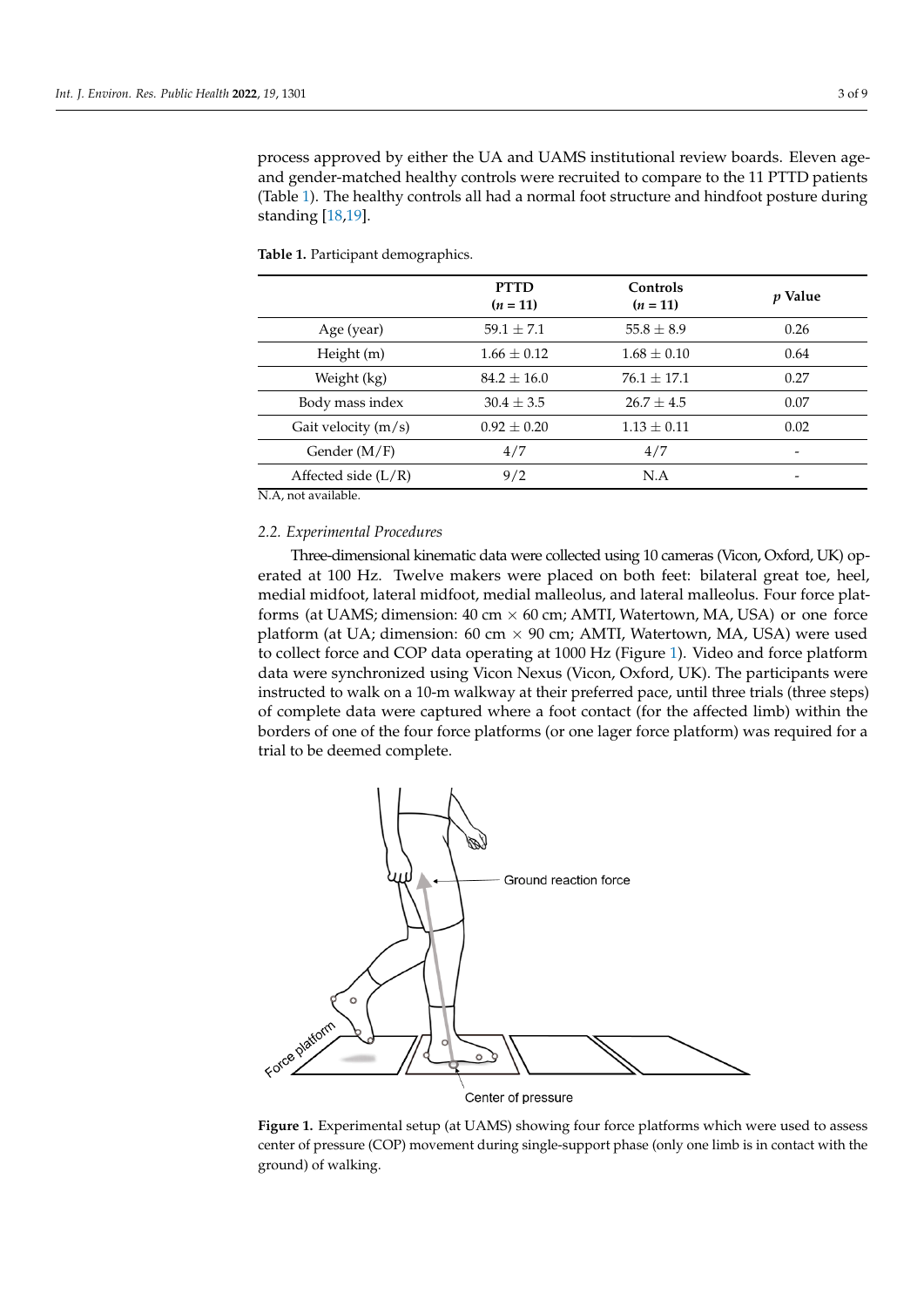## *2.3. Data Processing 2.3. Data Processing*

Single-support and double-support phases were determined using the vertical ground Single-support and double-support phases were determined using the vertical reaction force and toe velocities  $\begin{bmatrix} 1 & 1 \\ 2 & 0 \end{bmatrix}$ . Toe velocities were used to define the gait events for the contralateral limb because of the limited number of force plates or off-foot contact within the force platform. Double stance ratio was calculated as a ratio of double stance time to single-support time. COP excursions and mean COP velocities in both anteriorposterior (AP) and ML directions were determined during single-support phases for the affected foot. The COP velocities and accelerations were calculated utilizing the first central difference method. Rectangular boundaries for each foot (Figure [2\)](#page-4-0) were determined using the heel, toe, medial midfoot, and lateral midfoot markers.

<span id="page-4-0"></span>

$$
TTC(i) = \frac{-v_{(i)} \pm \sqrt{v^2_{(i)} - 2a_{(i)}d_{(i)}}}{a_{(i)}}
$$

 $d_{\rm{\scriptscriptstyle (}i\!)}$  : distance from COP to ML boundary  $V(i)$ : ML COP velocity  $Q(i)$ : ML COP acceleration

 $i:$ each data point (100 Hz)

**Figure 2.** Illustration of the rectangular boundary of the foot and the Time-to-Contact (TTC) calculation. *v* and *a* (COP velocity and acceleration) were calculated using the first central difference method.

method. Figure [2](#page-4-0) to calculate ML TTC. Since the COP shifts between the boundaries of each foot<br>TTC. Since the COP shifts between the boundaries of each foot during walking, a modified version of TTC was utilized [\[20](#page-8-16)[,21\]](#page-8-17). Briefly, TTC was calculated  $\frac{1}{2}$ at each data point and then compared to the remaining single-support time. If the TTC at the  $TTC$ was less than the remaining single-support time, then the TTC value was stored for that was less than the remaining single-support time, then the  $T\Gamma$ C value  $\Gamma$  then the TTC value was stored for the TTC value  $\Gamma$ instance, if the TTC is 0.20 s and the remaining single-support time is 0.25 s, the TTC  $(0.20 \text{ s})$ when the participants could utilize a larger base of support for COP control. Conversely, If the TTC was greater than the remaining single-support time, then the TTC was set to the remaining single-support time, indicating double support begins before a postural are remaining single-support time, increasing abduce support signification a postument was needed. TTC percentage was then calculated by dividing average TTC during single-support phase by one-half of single-support time. Thus, a TTC percentage tural adjustment was needed. TTC percentage was then calculated by dividing average of 100% indicated that no postural adjustment was required during single-support phase. In addition, mean ML COP trace was determined during single-support phase and then normalized to ML boundaries (Figure [3\)](#page-5-0), which might be of interest due to changes in the PTTD foot structure (e.g., loss of the medial longitudinal arch and everted hind foot). If  $\frac{1}{2}$ , which might be of interest due to changes  $\frac{1}{2}$ ML COP positions, velocities, and accelerations were input into the equation in time point, indicating a postural adjustment was required during single-support phase. For was stored, which indicates a postural adjustment is needed before double support phase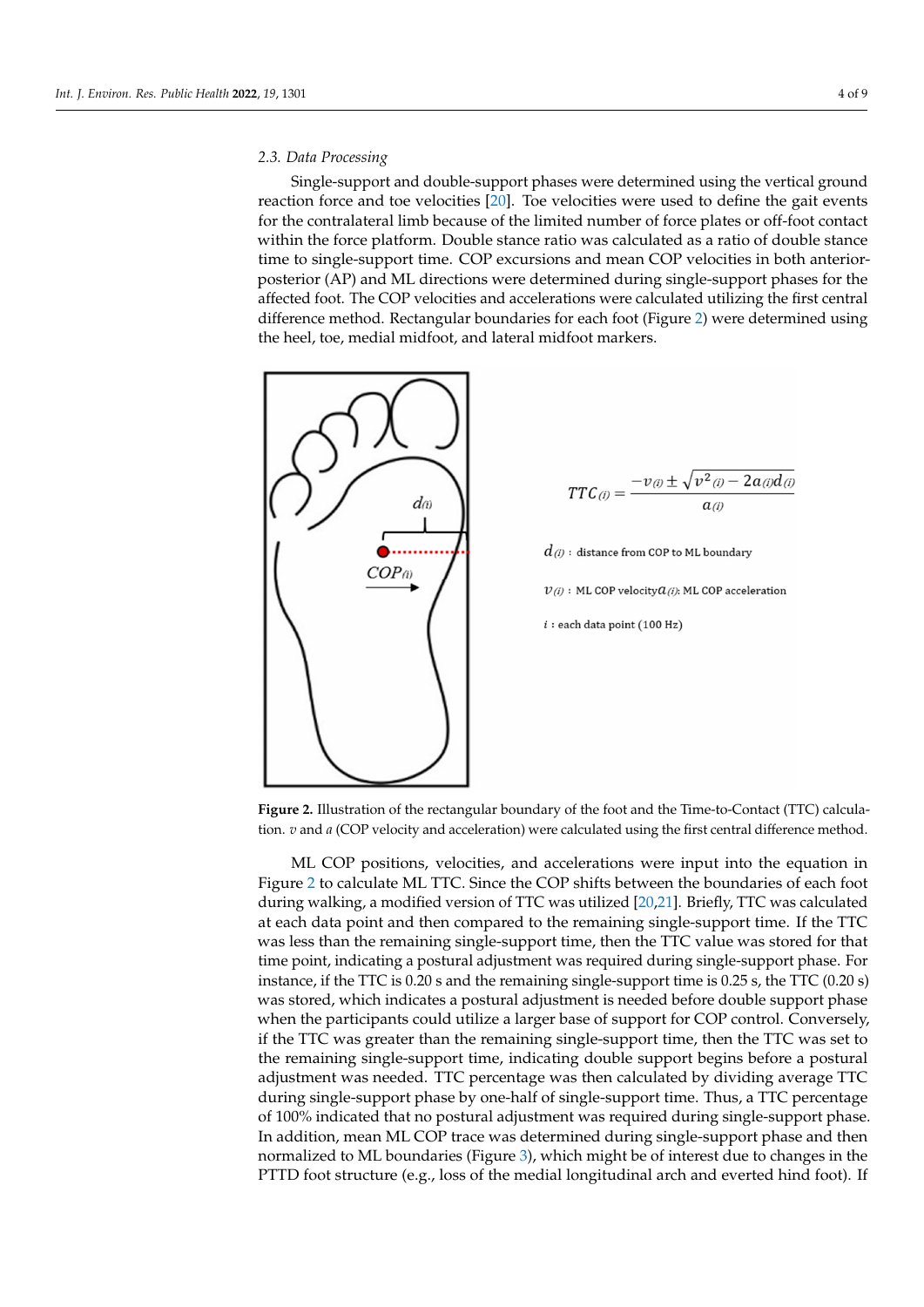

<span id="page-5-0"></span>the normalized ML COP trace is close to  $0\%$  or  $100\%$ , COP is reaching the medal or lateral boundary. If the ML COP trace is 50%, COP is exactly in the middle of the ML boundary.

**Figure 3.** Illustration of normalized COP trace relative to the medial-lateral boundary of the foot: **Figure 3.** Illustration of normalized COP trace relative to the medial-lateral boundary of the foot: 0% of the COP trace indicates that COP is close to the medial boundary, 100% indicates COP is close to the lateral boundary, and 50% indicates COP is in the middle of the medial-lateral boundary. to the lateral boundary, and 50% indicates COP is in the middle of the medial-lateral boundary.

## *2.4. Statistical Analyses 2.4. Statistical Analyses*

There were eight dependent variables: double stance ratio, AP and ML COP excur-There were eight dependent variables: double stance ratio, AP and ML COP excursions, mean AP and ML COP velocities, AP and ML TTC percentages, and mean ML COP sions, mean AP and ML COP velocities, AP and ML TTC percentages, and mean ML COP trace. Double stance ratio and COP-based parameters were calculated using custom trace. Double stance ratio and COP-based parameters were calculated using custom Matlab code (Mathworks Inc., Natik, MA, USA). We compared the patients with PTTD to healthy controls to test our hypothesis. Unpaired *t*-tests were performed where appropriate using the SPSS statistical package (IBM SPSS Statistics for Windows, Version 23.0. IBM Corp.: Armonk, NY, USA). For comparisons of statistical significance, Cohen's d effect sizes were calculated and interpreted as follows  $[22]$ : 0.20–0.49 = small effect; 0.50–0.79 = medium effect and  $\geq$ 0.8 large effect. The level of statistical significance for all tests was set at *p* < 0.05.

## **3. Results**

age (+23% and +16%;  $p = 0.009$  and  $p = 0.009$ ) compared to healthy controls, indicating increased double stance time and decreased AP postural adjustments (Table [2\)](#page-6-0). In ad-<br>intervals in the line of the line of the decreased AP postural adjustments (Table 2). In addition, PTTD patients exhibited limited COP movement during single-support phase of walking as evidenced by decreased AP COP excursion (−19%; *p* = 0.020), AP COP velocity  $(-30\%; p < 0.001)$ , and ML COP velocity  $(-40\%; p = 0.018)$  compared to the con*p* trols. The patients also showed decreased ML COP trace (−23%;  $p = 0.022$ ) compared to the controls. The patients also showed decreased ML COP measured derived to the healthy controls, which indicates medially shifted COP movement during single-support<br>healthy controls, which indicates medially shifted COP movement during single-support which is much indicates medial  $\alpha$  movement during shifted COP movement  $\alpha$  movement  $\alpha$  and  $\alpha$  movement of walking. excursion and ML TTC percentage) between PTTD and healthy control groups. PTTD patients had significantly higher double stance ratio and AP TTC percentphase of walking. There were no other differences in other COP parameters (ML COP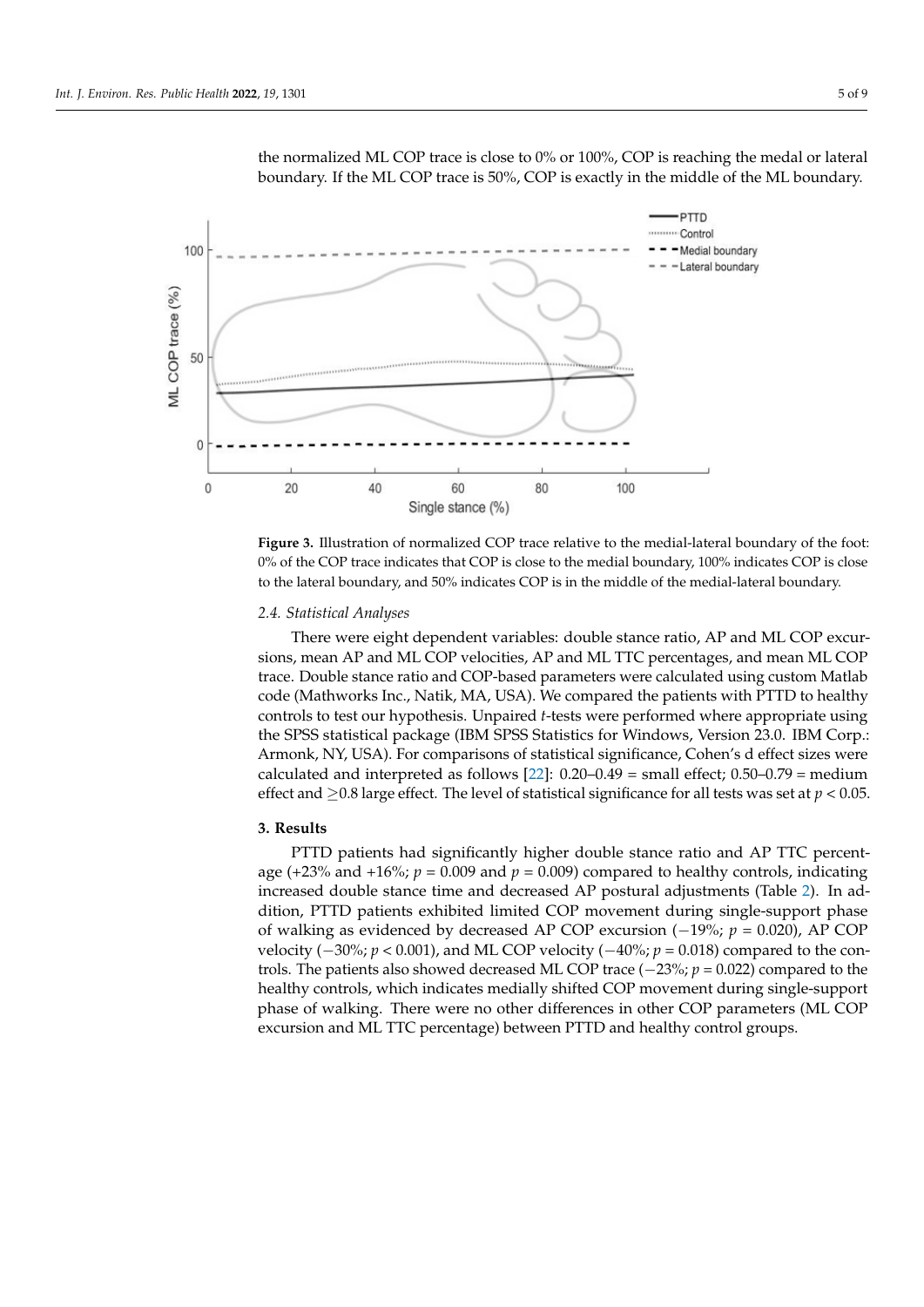| <b>Variables</b>                       | <b>PTTD</b><br>$(n = 11)$ | Control<br>$(n = 11)$ | <i>p</i> Value | <b>Effect Size</b><br>(D) |
|----------------------------------------|---------------------------|-----------------------|----------------|---------------------------|
| Double stance ratio $(\%)$             | 40.1(6.1)                 | 32.7(5.8)             | $0.009*$       | 1.2                       |
| AP COP excursion (cm)                  | 11.2(2.9)                 | 13.9(2.0)             | $0.020*$       | 1.1                       |
| ML COP excursion (cm)                  | 1.8(0.7)                  | 1.8(0.8)              | 0.965          | 0.0                       |
| $AP$ COP velocity (cm/s)               | 23.8(5.7)                 | 33.9(3.9)             | $< 0.001$ *    | 2.1                       |
| ML COP velocity $\langle cm/s \rangle$ | 4.4(1.3)                  | 7.3(3.4)              | $0.018*$       | 1.2                       |
| AP TTC percentage $(\%)$               | 83.0 (8.2)                | 71.6 (10.0)           | $0.009*$       | 1.2                       |
| ML TTC percentage $(\%)$               | 86.4 (9.3)                | 80.3(6.5)             | 0.094          | 0.8                       |
| ML COP trace (%)                       | 40.6 (11.7)               | 52.4 (10.6)           | $0.022*$       | 1.1                       |

<span id="page-6-0"></span>**Table 2.** Mean and standard deviations for double stance ratio and COP based parameters.

 $*$  indicates  $p < 0.05$ .

### **4. Discussion**

The purpose of the study was to assess postural control mechanisms in patients with stage II PTTD as compared to age and gender matched healthy controls. Contrary to our hypothesis, there was no difference in ML COP TTC percentage between PTTD and healthy control groups, which indicates there is no differences in ML postural control between the two groups. Additionally, we found significantly increased AP COP TTC for PTTD patients as compared to healthy control. These results indicate that PTTD patients needed decreased AP postural adjustments during single-support phase of walking. In order to decrease the need for postural adjustments during gait, the patients probably required other compensatory strategies such slower COP movement and decreased single-support time. By utilizing these conservative postural control strategies, the PTTD patients might be able to maintain postural stability and decrease the demand on postural adjustments compared to healthy controls.

The double stance ratio is another important parameter in this study as other COP parameters were evaluated only during single-support phase of walking. The PTTD patients decreased single-support time (and increased double stance time) as compared to the controls. Increased proportion of double stance phase has been found in balance challenged populations such as patients with knee and hip osteoarthritis and elderly adults, which is indicative of a "cautious and conservative" postural control strategy [\[23–](#page-8-19)[25\]](#page-8-20). In addition, Brodsky et al. reported that patients with reconstruction for PTTD still had decreased single-support as compared to healthy control [\[5\]](#page-8-3). Thus, PTTD patients likely utilize this conservative strategy to decrease the need for postural control with decreased single-support phase (when only one limb is available for postural adjustments), which may help maintain postural stability during unstable gait.

Other differences in COP movements were also found between PTTD and healthy control groups including AP COP excursion and velocity which were decreased for PTTD compared to healthy controls. In general, COP characteristics are closely related to foot function [\[26\]](#page-9-0). Similarly, slower COP control during stance of walking was found for patients with first metatarsophalangeal joint osteoarthritis as compared to healthy controls [\[27\]](#page-9-1). Restricted AP COP movement may be related to diminished weight transfer during singlesupport phase, which can result from changes in mid/hind foot structure with decreased rigidity and unlocked bones [\[28\]](#page-9-2). Additionally, previous studies found that PTTD patients had decreased hindfoot dorsiflexion during stance of walking, which is also associated with the unlocking bones in a flexible foot  $[6,8]$  $[6,8]$ . Therefore, the PTTD patients likely have an inability to progress COP movements in AP direction, which may lead to lower AP COP excursion and velocity in order to maintain postural stability with a flexible foot by limiting weight transfer during the stance phase of gait.

The patients with PTTD were also found to have decreased ML COP movement as compared to the healthy controls. While comparable data are not available for PTTD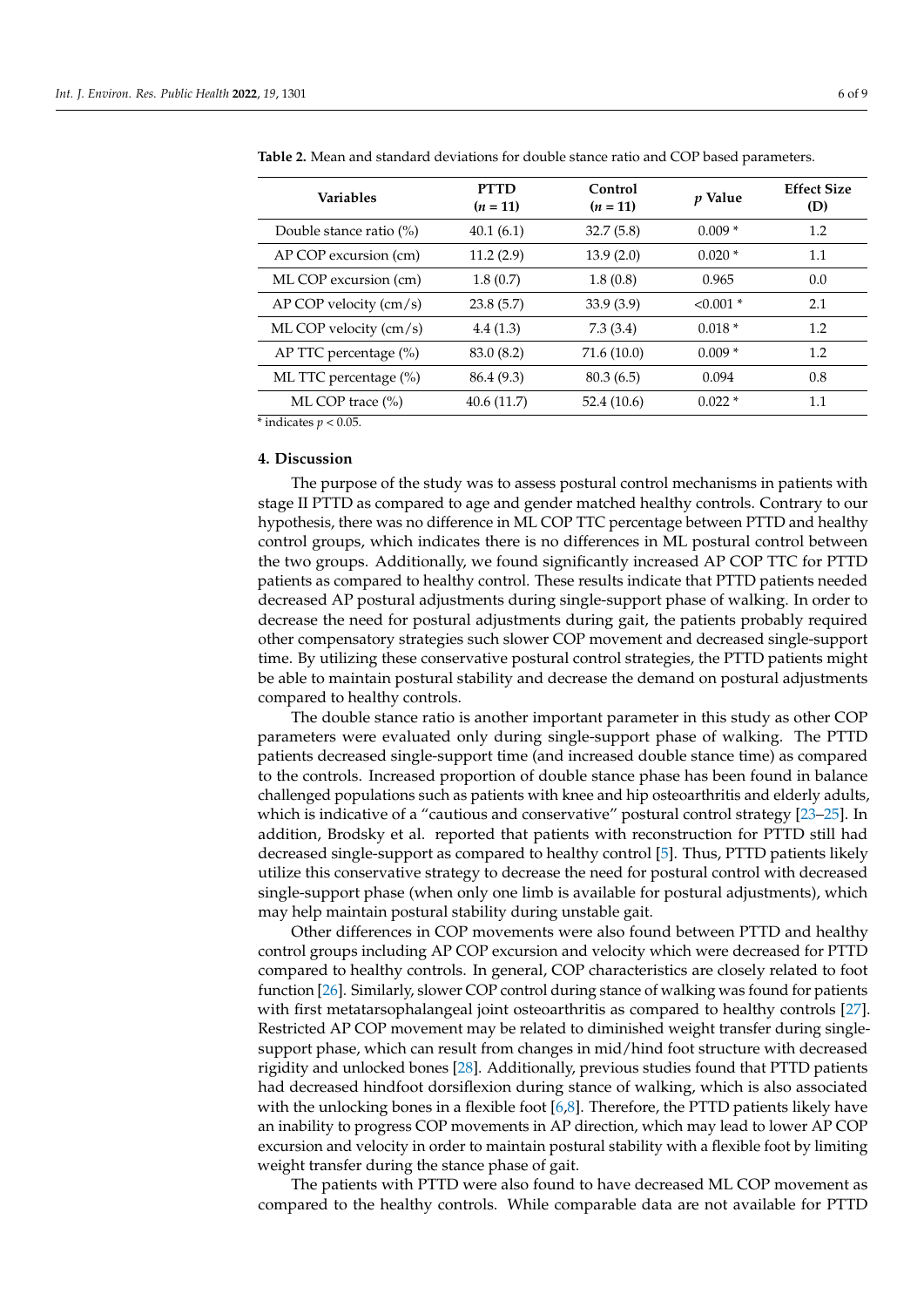postural control mechanisms during gait, Kulig et al. reported that patients with stage I or II PTTD (who were able to complete the single limb balance test) showed increased ML COP excursion during single limb stance test (quiet standing) [\[10\]](#page-8-6). Conversely, we found that PTTD patients decreased COP movements (AP and ML COP velocities) with reduced singlesupport phase of walking. Accordingly, one possible reason for the difference in findings could be due to static versus dynamic conditions, which demonstrates patients with PTTD restricted ML COP movements toward the medial boundary of the foot as evidenced by decreased ML trace (Table [1](#page-3-0) and Figure [3\)](#page-5-0). Stage II PTTD patients have progressed hindfoot valgus, forefoot abduction, and loss of the medial longitudinal arch [\[15](#page-8-11)[,16\]](#page-8-12). As with these changes in foot structure, numerous studies have demonstrated that PTTD patients had increased eversion of hindfoot and increased abduction of forefoot during gait [\[7–](#page-8-22)[9,](#page-8-5)[29\]](#page-9-3). Increased forefoot abduction and hindfoot eversion could lead to a medial shift of the COP with increased medial foot loading during weight transfer (single-support phase of walking). In addition, our finding of the decreased ML COP trace (toward medial boundary of the foot) supports this idea and the PTTD patients controlled their COP medially (close to medial boundary of the foot), which may lead to limited ML COP movements and further decreased postural stability during walking.

The current study had the following limitations. First, the COP measures that we used did not reflect whole-body postural control. Thus, without additional kinematic data, we do not know where in the body the postural changes were being made. Second, there is a significant difference in gait speed between the two groups, which can be a potential confounder. However, the speed effect on postural stability is more pronounced at 40% faster and slower than preferred gait speed. The speed effect may be negligible since PTTD patients  $(0.92 \text{ m/s})$  tend to walk only 20% slower than the healthy controls  $(1.13 \text{ m/s})$ . Third, we analyzed three trials of single-support phases of walking (three steps), so the patients may not have achieved a repeatable postural control pattern. Fourth, partly due to the recent limitations in human subject data collection due to the pandemic, the sample size is small (11 PTTD patients vs. 11 healthy controls). Although we found large effect sizes for most of the significant differences, we did not correct for the multiple statistical analyses performed which may limit generalizability. Fifth, there was a considerable difference in BMI between the PTTD and healthy control groups, which may impact COP variables (Table [1\)](#page-3-0). Thus, further BMI matched control data are needed to rule out potential differences between the groups. Lastly, we did not include muscle strength and proprioception measures and thus we cannot comment on muscle strength and sensory function for PTTD postural control.

### **5. Conclusions**

We found a variety of significant changes in dynamic postural control between patients with stage II PTTD and healthy controls. The patients with PTTD utilized increased double support time and slower COP movements in order to maintain postural stability and reduce the demand on postural adjustment during the single-support phase of gait. Their COP movements were shifted to the medial boundary, which could be due to changes in their foot structure. These findings should be considered when developing and improving surgical and non-surgical interventions. For instance, conservative care (e.g., bracing and therapy) should aim to alleviate the medial shift of COP to improve gait function and postural control for PTTD patients. In addition, our findings may help understand surgical efficiency by determining if surgical correction of foot resolves medially shifted and restricted COP movement. Thus, further studies should focus on whether the current treatment methods for PTTD improve the changes in PTTD postural control during gait.

**Author Contributions:** Conceptualization, J.W. and L.D.L.; Methodology, J.W.; Formal analysis, J.W.; Investigation, J.W., L.D.L., R.D.M. and E.M.M.; Writing—original draft preparation, J.W.; Writing review and editing, J.W., L.D.L., R.D.M. and E.M.M.; project administration, J.W. All authors have read and agreed to the published version of the manuscript.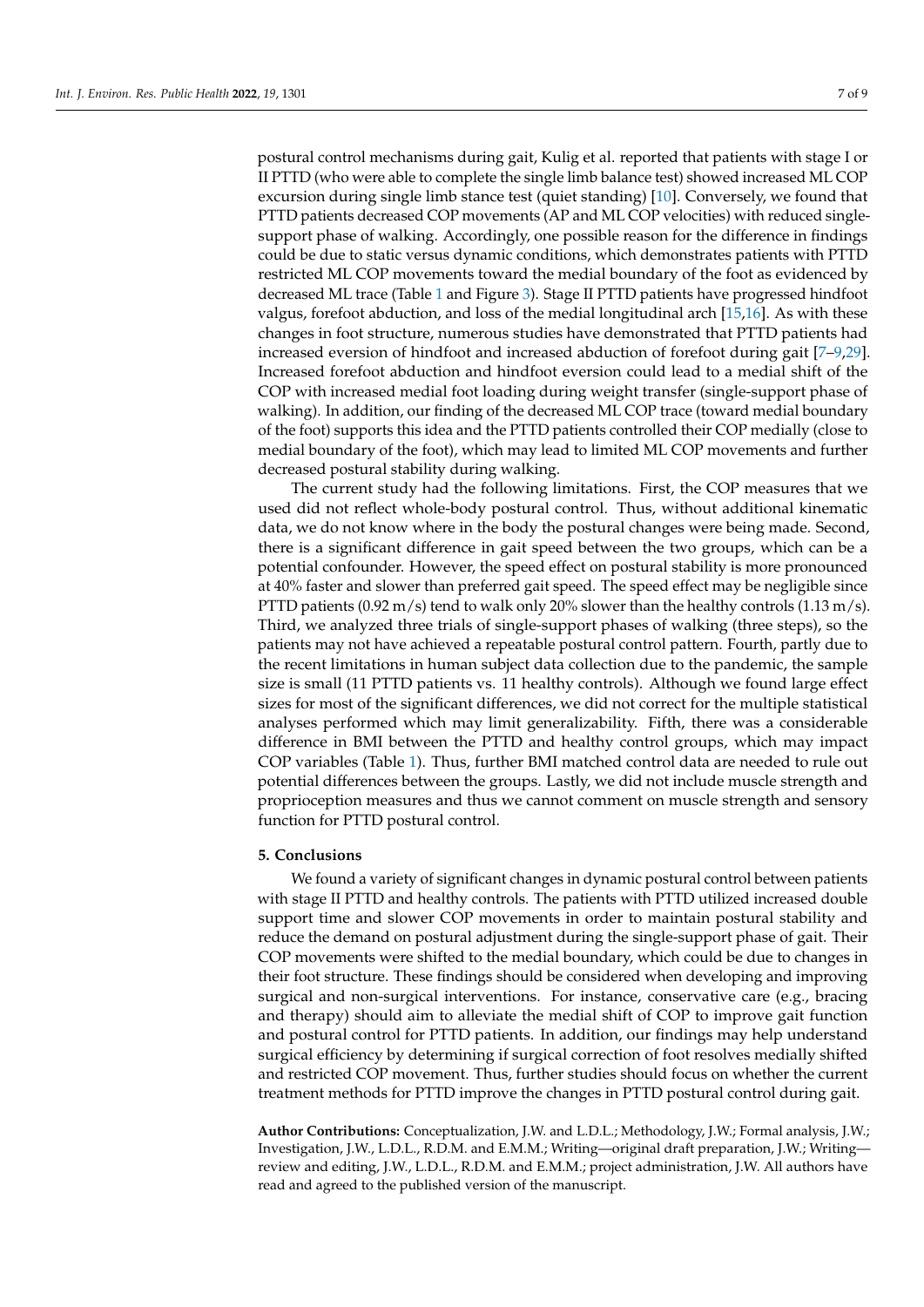**Funding:** This research received no external funding.

**Institutional Review Board Statement:** The study was conducted according to the guidelines of the Declaration of Helsinki, and approved by the Institutional Review Board of the University of Arizona (protocol 1000000966A019) and University of Arkansas for Medical Sciences (protocol 239434).

**Informed Consent Statement:** Informed consent was obtained from all subjects involved in the study.

**Data Availability Statement:** The data presented in this study are available on request from the corresponding author.

**Conflicts of Interest:** The authors declare no conflict of interest.

### **References**

- <span id="page-8-0"></span>1. Kohls-Gatzoulis, J.; Woods, B.; Angel, J.C.; Singh, D. The prevalence of symptomatic posterior tibialis tendon dysfunction in women over the age of 40 in England. *Foot Ankle Surg.* **2009**, *15*, 75–81. [\[CrossRef\]](http://doi.org/10.1016/j.fas.2008.08.003) [\[PubMed\]](http://www.ncbi.nlm.nih.gov/pubmed/19410173)
- <span id="page-8-1"></span>2. Myerson, M.S. Adult acquired flatfoot deformity: Treatment of dysfunction of the posterior tibial tendon. *Instr. Course Lect.* **1997**, *46*, 393–405. [\[PubMed\]](http://www.ncbi.nlm.nih.gov/pubmed/9143981)
- <span id="page-8-2"></span>3. Niki, H.; Ching, R.P.; Kiser, P.; Sangeorzan, B.J. The effect of posterior tibial tendon dysfunction on hindfoot kinematics. *Foot Ankle Int.* **2001**, *22*, 292–300. [\[CrossRef\]](http://doi.org/10.1177/107110070102200404) [\[PubMed\]](http://www.ncbi.nlm.nih.gov/pubmed/11354441)
- 4. Watanabe, K.; Kitaoka, H.B.; Fujii, T.; Crevoisier, X.; Berglund, L.J.; Zhao, K.D.; Kaufman, K.R.; An, K.N. Posterior tibial tendon dysfunction and flatfoot: Analysis with simulated walking. *Gait Posture* **2013**, *37*, 264–268. [\[CrossRef\]](http://doi.org/10.1016/j.gaitpost.2012.07.015) [\[PubMed\]](http://www.ncbi.nlm.nih.gov/pubmed/22939754)
- <span id="page-8-3"></span>5. Brodsky, J.W.; Charlick, D.A.; Coleman, S.C.; Pollo, F.E.; Royer, C.T. Hindfoot motion following reconstruction for posterior tibial tendon dysfunction. *Foot Ankle Int.* **2009**, *30*, 613–618. [\[CrossRef\]](http://doi.org/10.3113/FAI.2009.0613)
- <span id="page-8-4"></span>6. Houck, J.R.; Neville, C.G.; Tome, J.; Flemister, A.S. Ankle and Foot Kinematics Associated with Stage II PTTD During Stance. *Foot Ankle Int.* **2009**, *30*, 530–539. [\[CrossRef\]](http://doi.org/10.3113/FAI.2009.0530)
- <span id="page-8-22"></span>7. Neville, C.; Flemister, A.S.; Houck, J.R. Deep posterior compartment strength and foot kinematics in subjects with stage II posterior tibial tendon dysfunction. *Foot Ankle Int.* **2010**, *31*, 320–328. [\[CrossRef\]](http://doi.org/10.3113/FAI.2010.0320)
- <span id="page-8-21"></span>8. Ness, M.E.; Long, J.; Marks, R.; Harris, G. Foot and ankle kinematics in patients with posterior tibial tendon dysfunction. *Gait Posture* **2008**, *27*, 331–339. [\[CrossRef\]](http://doi.org/10.1016/j.gaitpost.2007.04.014)
- <span id="page-8-5"></span>9. Ringleb, S.I.; Kavros, S.J.; Kotajarvi, B.R.; Hansen, D.K.; Kitaoka, H.B.; Kaufman, K.R. Changes in gait associated with acute stage II posterior tibial tendon dysfunction. *Gait Posture* **2007**, *25*, 555–564. [\[CrossRef\]](http://doi.org/10.1016/j.gaitpost.2006.06.008)
- <span id="page-8-6"></span>10. Kulig, K.; Lee, S.P.; Reischl, S.F.; Noceti-DeWit, L. Effect of posterior tibial tendon dysfunction on unipedal standing balance test. *Foot Ankle Int.* **2015**, *36*, 83–89. [\[CrossRef\]](http://doi.org/10.1177/1071100714551020)
- <span id="page-8-7"></span>11. Haddad, J.M.; Gagnon, J.L.; Hasson, C.J.; Van Emmerik, R.E.A.; Hamill, J. Evaluation of time-to-contact measures for assessing postural stability. *J. Appl. Biomech.* **2006**, *22*, 155–161. [\[CrossRef\]](http://doi.org/10.1123/jab.22.2.155) [\[PubMed\]](http://www.ncbi.nlm.nih.gov/pubmed/16871006)
- <span id="page-8-8"></span>12. Slobounov, S.M.; Moss, S.A.; Slobounova, E.S.; Newell, K.M. Aging and time to instability in posture. *J. Gerontol. A Biol. Sci. Med. Sci.* **1998**, *53*, B71–B80. [\[CrossRef\]](http://doi.org/10.1093/gerona/53A.1.B71) [\[PubMed\]](http://www.ncbi.nlm.nih.gov/pubmed/9467425)
- <span id="page-8-9"></span>13. Hall, M.; Perraton, L.G.; Stevermer, C.A.; Gillette, J.C. Alterations in medial-lateral postural control after anterior cruciate ligament reconstruction during stair use. *Gait Posture* **2020**, *77*, 283–287. [\[CrossRef\]](http://doi.org/10.1016/j.gaitpost.2020.02.011) [\[PubMed\]](http://www.ncbi.nlm.nih.gov/pubmed/32106044)
- <span id="page-8-10"></span>14. Wang, J.; Gillette, J.C. Carrying asymmetric loads while walking on an uneven surface. *Gait Posture* **2018**, *65*, 39–44. [\[CrossRef\]](http://doi.org/10.1016/j.gaitpost.2018.06.173)
- <span id="page-8-11"></span>15. Johnson, K.A.; Strom, D.E. Tibialis posterior tendon dysfunction. *Clin. Orthop. Relat. Res.* **1989**, 196–206. [\[CrossRef\]](http://doi.org/10.1097/00003086-198902000-00022)
- <span id="page-8-12"></span>16. Bluman, E.M.; Title, C.I.; Myerson, M.S. Posterior Tibial Tendon Rupture: A Refined Classification System. *Foot Ankle Clin.* **2007**, *12*, 233–249. [\[CrossRef\]](http://doi.org/10.1016/j.fcl.2007.03.003)
- <span id="page-8-13"></span>17. CDC.gov. Defining Adult Overweight & Obesity|Overweight & Obesity|CDC. Available online: [https://www.cdc.gov/obesity/](https://www.cdc.gov/obesity/adult/defining.html) [adult/defining.html](https://www.cdc.gov/obesity/adult/defining.html) (accessed on 21 December 2021).
- <span id="page-8-14"></span>18. Butler, R.J.; Hillstrom, H.; Song, J.; Richards, C.J.; Davis, I.S. Arch height index measurement system: Establishment of reliability and normative values. *J. Am. Podiatr. Med. Assoc.* **2008**, *98*, 102–106. [\[CrossRef\]](http://doi.org/10.7547/0980102)
- <span id="page-8-15"></span>19. Neville, C.; Flemister, A.S.; Houck, J. Total and distributed plantar loading in subjects with stage II tibialis posterior tendon dysfunction during terminal stance. *Foot Ankle Int.* **2013**, *34*, 131–139. [\[CrossRef\]](http://doi.org/10.1177/1071100712460181)
- <span id="page-8-16"></span>20. Wang, J.; Gillette, J.C. Mediolateral postural stability when carrying asymmetric loads during stair negotiation. *Appl. Ergon.* **2020**, *85*, 103057. [\[CrossRef\]](http://doi.org/10.1016/j.apergo.2020.103057)
- <span id="page-8-17"></span>21. Hall, M.; Stevermer, C.A.; Gillette, J.C. Gait analysis post anterior cruciate ligament reconstruction: Knee osteoarthritis perspective. *Gait Posture* **2012**, *36*, 56–60. [\[CrossRef\]](http://doi.org/10.1016/j.gaitpost.2012.01.003)
- <span id="page-8-18"></span>22. Cohen, J. A power primer. *Psychol. Bull.* **1992**, *112*, 155–159. [\[CrossRef\]](http://doi.org/10.1037/0033-2909.112.1.155) [\[PubMed\]](http://www.ncbi.nlm.nih.gov/pubmed/19565683)
- <span id="page-8-19"></span>23. Maki, B.E. Gait changes in older adults: Predictors of falls or indicators of fear? *J. Am. Geriatr. Soc.* **1997**, *45*, 313–320. [\[CrossRef\]](http://doi.org/10.1111/j.1532-5415.1997.tb00946.x) [\[PubMed\]](http://www.ncbi.nlm.nih.gov/pubmed/9063277)
- 24. Gök, H.; Ergin, S.; Yavuzer, G. Kinetic and kinematic characteristics of gait in patients with medial knee arthrosis. *Acta Orthop. Scand.* **2002**, *73*, 647–652. [\[CrossRef\]](http://doi.org/10.3109/17453670209178029)
- <span id="page-8-20"></span>25. Sliwinski, M.M.; Sisto, S.A. Gait, quality of life, and their association following total hip arthroplasty. *J. Geriatr. Phys. Ther.* **2006**, *29*, 8–15. [\[CrossRef\]](http://doi.org/10.1519/00139143-200604000-00003)